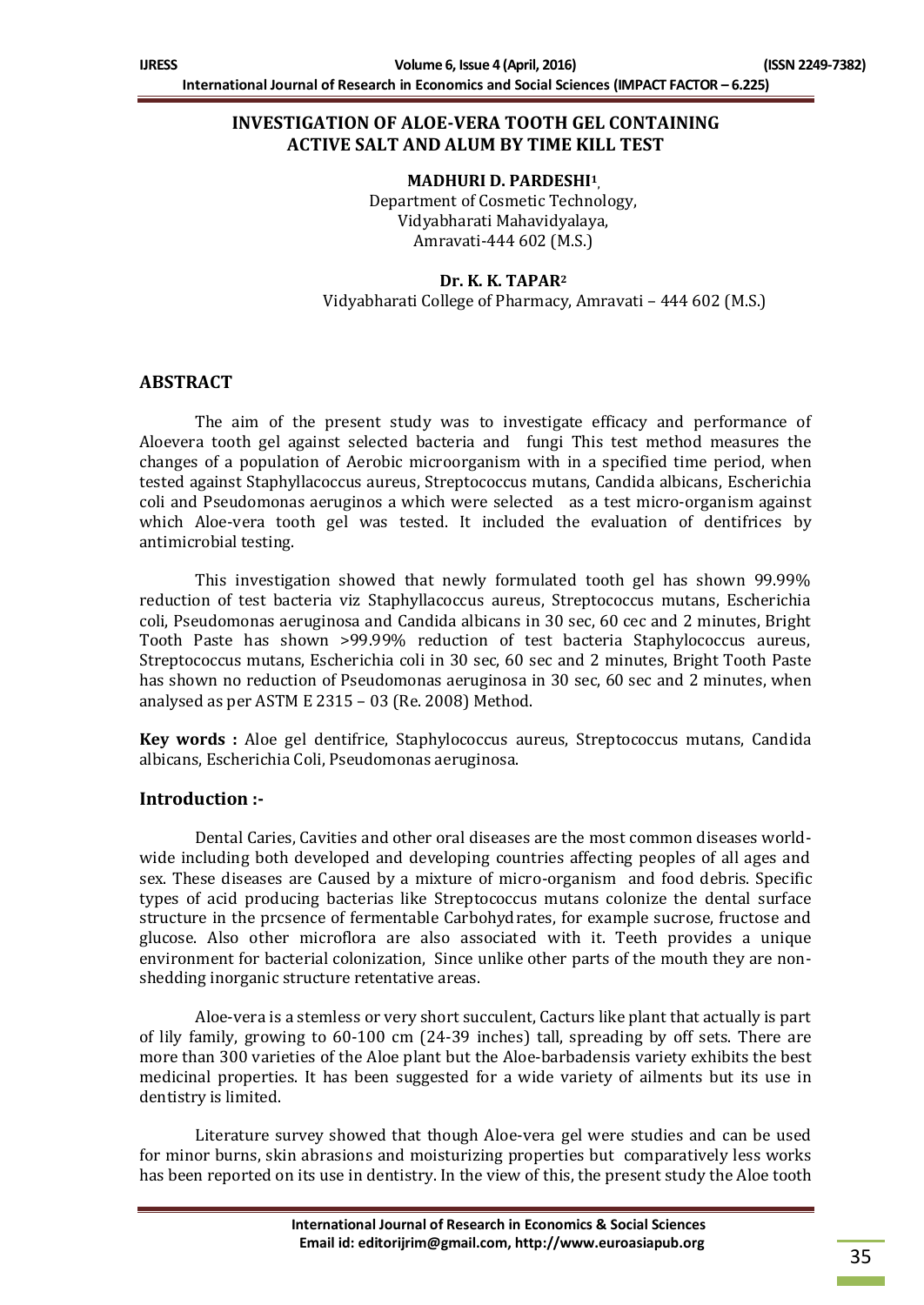gel was prepared by incorporating Aloe-vera along with active salt and Alum in it and then the formulation was screened for time kill test.

Time Kill Test is a basic microbiology method of assessment of Antimicrobial activity of an Anti-Microbial test material or Disinfectant. The kill time test is carried out to evaluate the microbial reduction by a disinfectant against selected bacteria or fungi. Various organism are studied depending upon the type of analysis and test materials. However most common organism tested include : Staphylococcus aureus, Pseudomonas aeruginosa, E-coli etc.

The test product or a dilution of the test product is brought into contact with a known population on of micro-organisms approximately 10<sup>6</sup> CFU/ml specified period of time at a specified temperature. At selected time points including zero time aliquots are removed and placed into a neutralizer blank. Dilutions of the neutralizer are made and selected dilutions plated onto agar. Colonies are enumerated.

The percentage or log reduction or both form either on initial microbial population, or test blank is calculated. The amount of sample required is 100 ml per lot per organism.

#### **Materials and Methods :**

For this purpose following materials were requested to different companies for samples are ;

- 1. Aloe-vera extract kingvish Company, Mumbai
- 2. Precipitated silica (ABSIL Madhu silica Pvt. Ltd.Gujrat)
- 3. Hydrated Silica (M-Fil Madhu Silica Pvt. Ltd Gujrat)
- 4. Carraeingn gum (VTP-Sarin industries FMC Biopolymer Navi-Mumbai. )
- 5. Clolours Neelikon food Dyes and chemicals Ltd. Mumbai.

All the reagents used were of analytical grade. After collecting all the Samples, Aloevera tooth gel were formulated by incorporating Aloe-vera, active salt and alum as are active ingredients, to checkout the effectiveness against different micro-organisms with in a specified period of time.

## **EXPERIMENTAL WORK :**

Finalized base formulation for gel tooth paste with aloe – vera extract , salt and alum as an active ingredients with other common ingredients of gel dentifrice.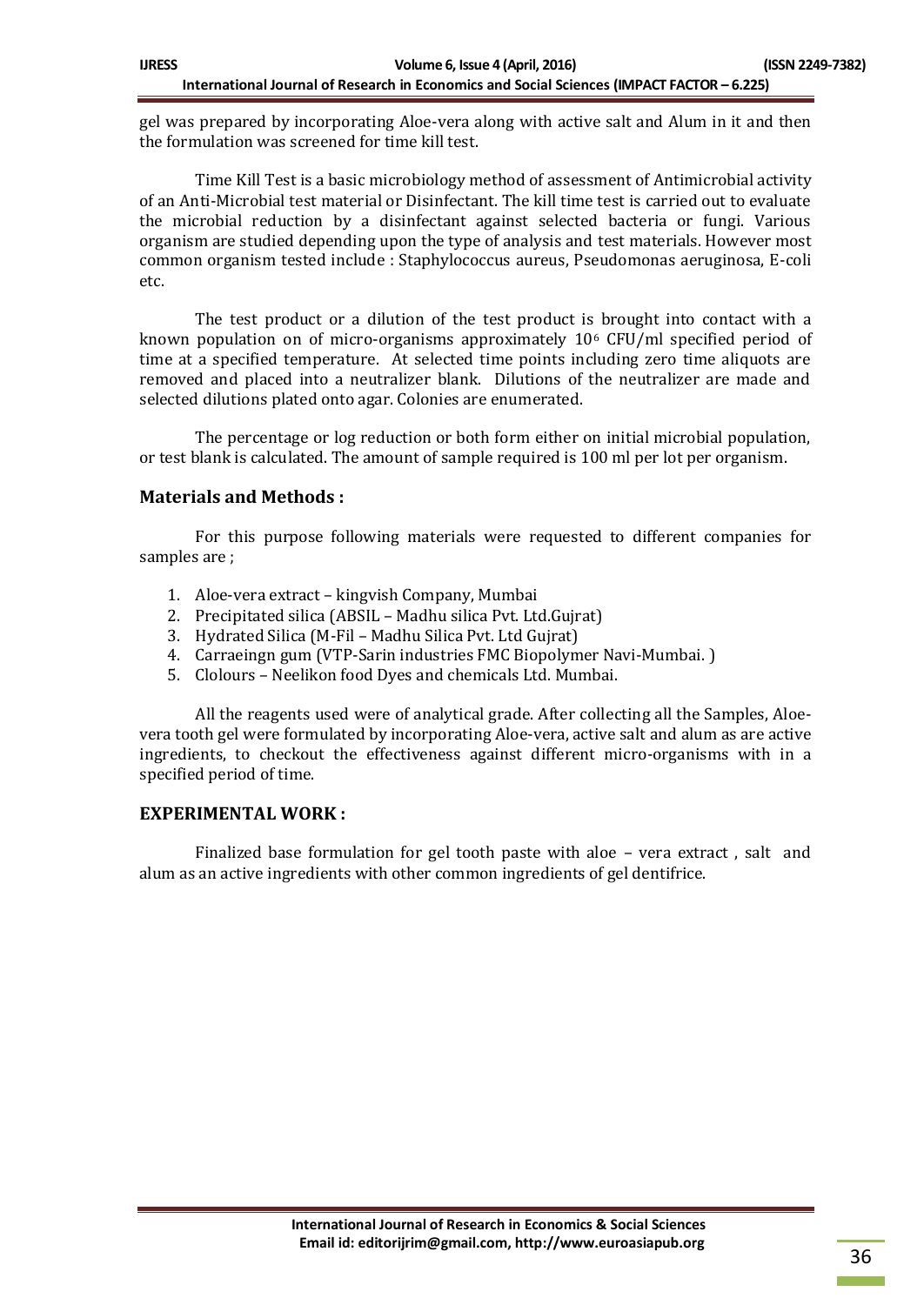| S. N.          | Ingredients                    | % (w/w) |
|----------------|--------------------------------|---------|
| 1              | Sorbitol                       | 65.00   |
| 2              | VTP Gum (Carrageenan gum)      | 0.55    |
| 3              | F - Sil 100 (Abbrasive Silica) | 13.5    |
| $\overline{4}$ | M - Fil 100 (Hydrated Silica)  | 6.5     |
| 5              | Poly ethylene glycol 400       | 0.5     |
| 6              | Sodium Saccharin               | 0.3     |
| 7              | Sodium fluoride                | 0.22    |
| 8              | Sodium lauryl sulphate         | 2.5     |
| 9              | Methyl Paraben                 | 0.1     |
| 10             | Propyl Paraben                 | 0.01    |
| 11             | Colour                         | 0.1     |
| 12             | Flavour                        | 0.5     |
| 13             | Water                          | 0.92    |
| 14             | Aloe - vera gel                | 9.0     |
| 15             | Sodium salt                    | 0.2     |
| 16             | Alum                           | 0.1     |

## **Table 1: Formulation of Aloe-Vera Gel containing dentifrice**

## **Preparation of Aloe Tooth gel :**

In order to optimize the concentration of gelling agent to achieve proper consistency of the gel formulations were prepared with different gel formers, Carboxy methylcellulose sodium, Carbomer 934, HPMC and different concentration of viscosity enhancer vis. 1.0, 2.0, 3.0 and 4.0 % were tried and finally gel that showed good spreadability and consistency was selected.

Weigh all the ingredients. Take sufficient quantity of water . Add sodium saccharin, Sodium fluoride , preservatives , colour, Sodium salt, alum in it . Mix it properly. Then warm the water up to  $45 - 50^{\circ}$ . Then at this temperature add VTP gum. Then add sorbitol, Polyethylene glycol. Then add both silica powder i.e. abrasive silica & hydrated silica to it. Mix it 15 minutes. The add Aloe – vera gel & flavour to it and mix it 10 -15 minutes properly. Lastly add sodium lauryl sulphate to the formulation by making a slurry. Slight amount of foam will generate. Remove air by vacuum.

Finalized base formulation for gel tooth paste with aloe – vera extract , salt and alum as an active ingredients with other common ingredients of gel dentifrice.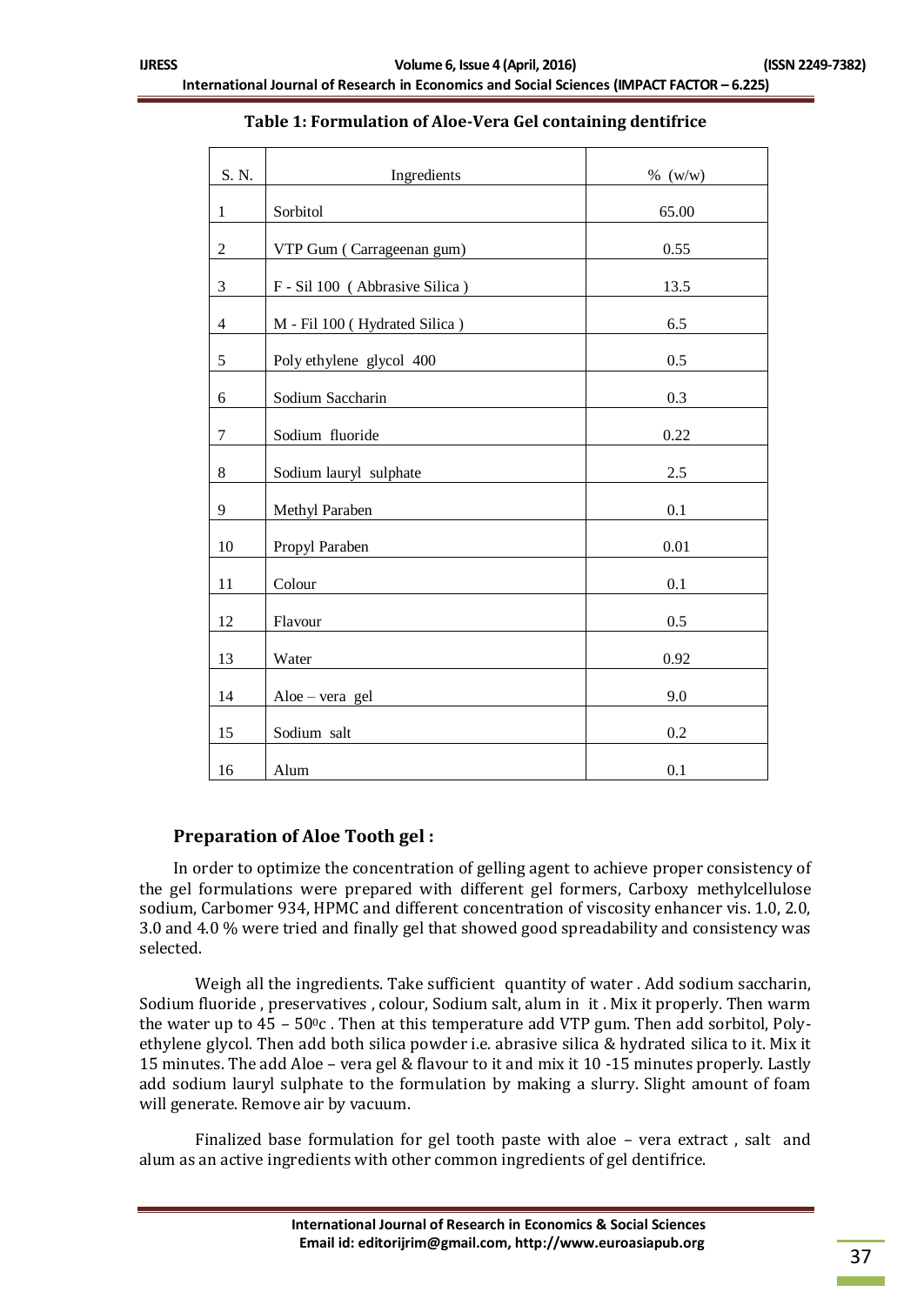# **Antimicrobial Analysis of Aloe Tooth Gel by Time Kill Test :**

**Name of Test :** Time Kill Test

**Test Standard ;** ASTM E 2315 – 03 (Re 2008)

#### **Test Inoculum :**

- 1. Staphylococcus aureus ATCC 6538
- 2. Streptococcus mutans ATCC 25175
- 3. Escherichia coli ATCC 10535
- 4. Psedomonas aeruginosa ATCC 9027
- 5. Candida albicans ATCC 10231

#### **Test Conditions :**

| <b>Test Product</b>        |               | $: 1:2$ dilution                                                                       |
|----------------------------|---------------|----------------------------------------------------------------------------------------|
| Diluent / Neutraliser      |               | $\therefore$ DE broth                                                                  |
| <b>Contact Time</b>        | $\mathcal{L}$ | 30 seconds, 60 seconds and 2 minutes                                                   |
| <b>Contact Temperature</b> | ÷.            | Room Temperature                                                                       |
| Media and Reagent          |               | Soyabean-casein digest agar, plates incubated at 37 °C;<br>$\mathcal{L}^{\mathcal{L}}$ |
|                            |               | Sabourauds Dextrose agar, incubated at 28°C                                            |

# **Procedure :**

1:2 dilution product was inoculated with test organisms bacteria / fungi indivudually (approximately 106 CFU /ml). After the specified exposure time of 30 seconds, 60 seconds and 2 minutes, surviging microorganisms were recovered by drawing an alliquot, neutralizing it and performing Standard Pour Plate Technique, Culture count was ascertained by dilution Blank. Adequate Validation of Neutralizing agent was also carried. Test was carried out in duplicate and average count was taken as CFU/ml.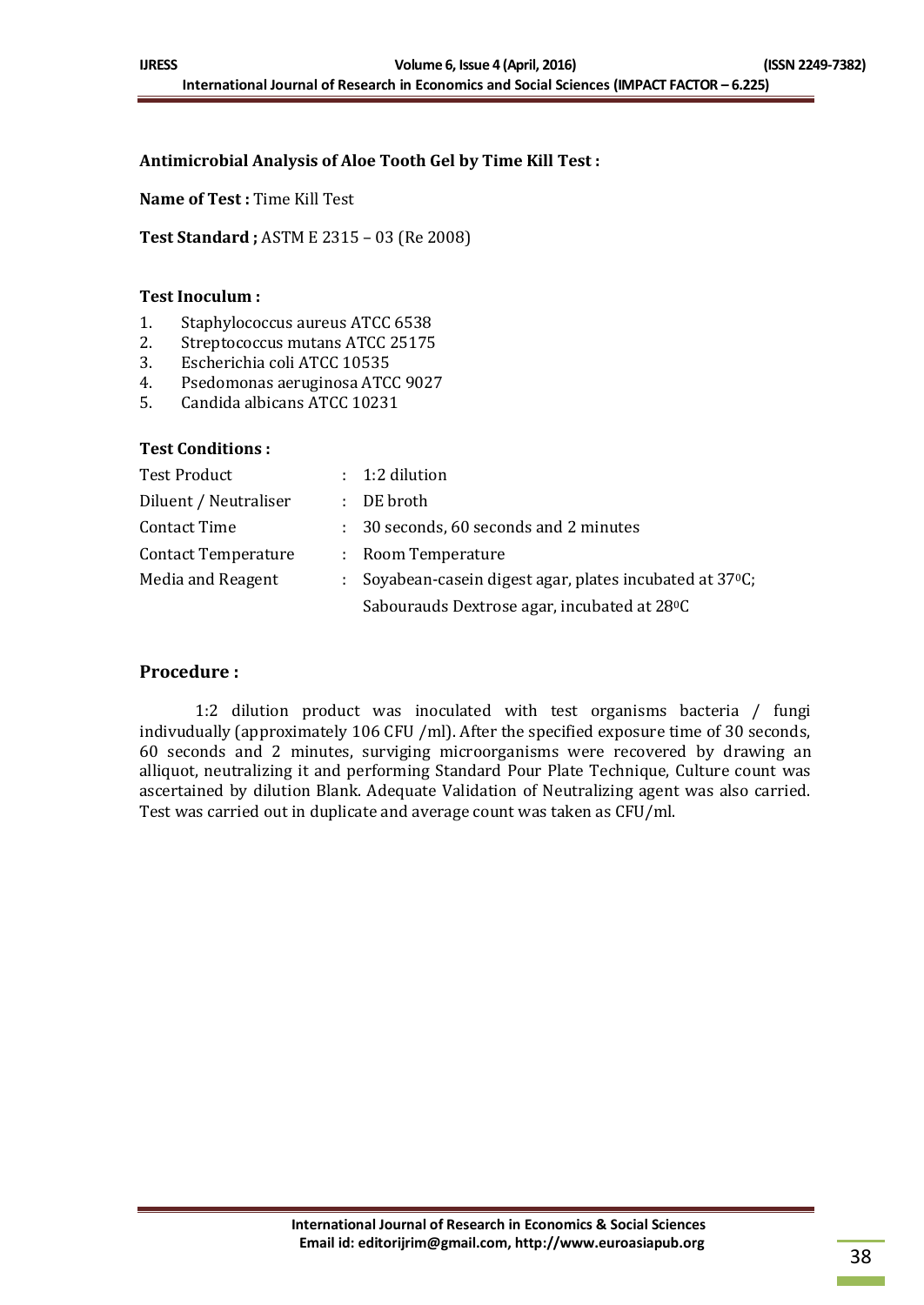

Tube Vortex Shaker





Sample Measurement Remove Sample with Micropipette Mixing Sample in



Preparation of Plates Inoculation of Microbial Plate Spiral Plater





# **Neutralizer Validation :**

| <b>Validation Test</b> |                               |                                    |  |  |
|------------------------|-------------------------------|------------------------------------|--|--|
| <b>Test</b>            | <b>Viable count in Saline</b> | <b>Viable Count in Neutraliser</b> |  |  |
| <b>Organism</b>        | (CFU/ml)                      |                                    |  |  |
| Staphylococcus aureus  | 78                            | 80                                 |  |  |
| Streptococcus mutans   | 45                            | 46                                 |  |  |
| Escherichia            | 53                            | 52                                 |  |  |
| Psedomonas aeruginosa  | 80                            | 78                                 |  |  |
| Candida albicans       | 32                            | 30                                 |  |  |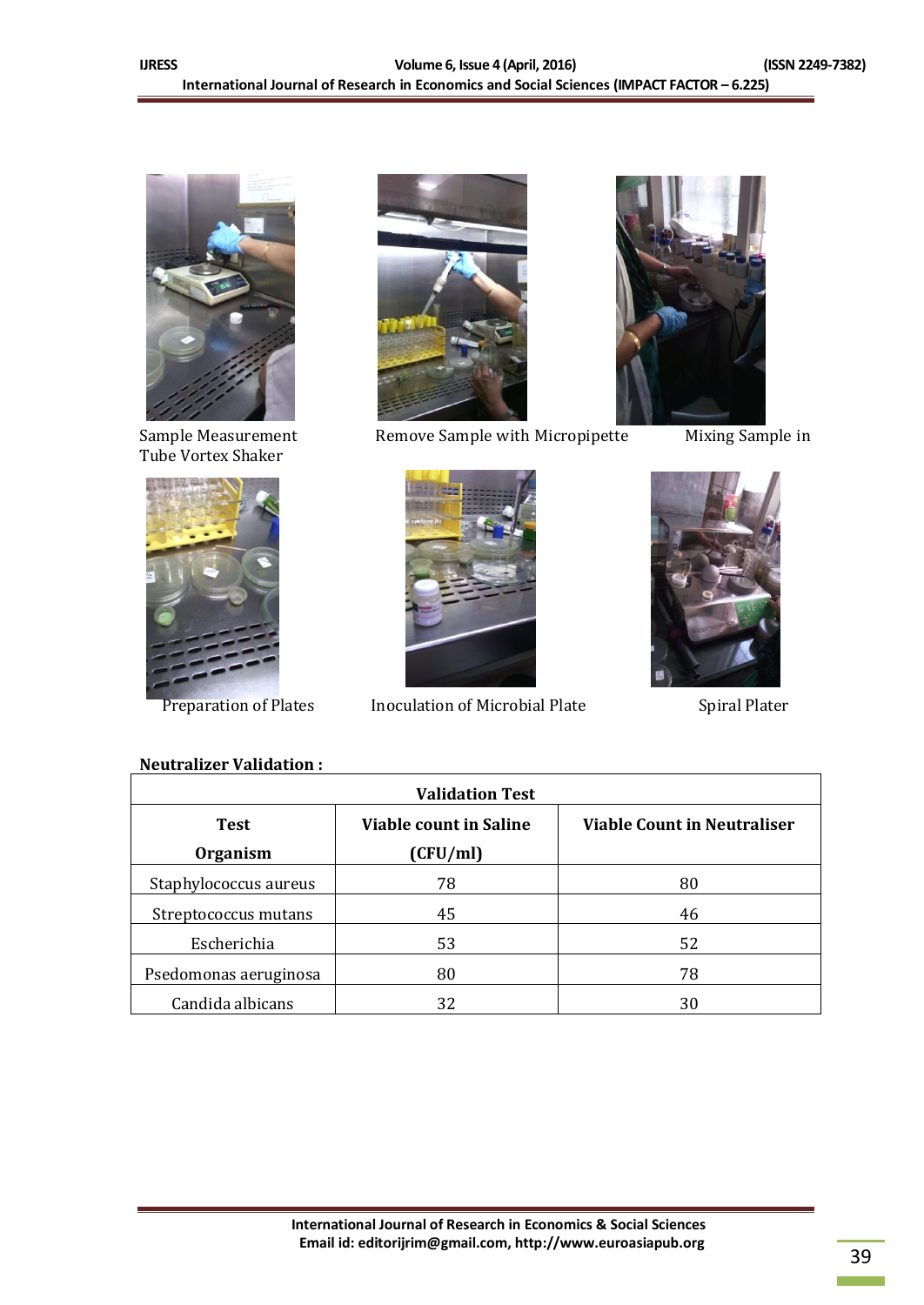| <b>IJRESS</b> | Volume 6, Issue 4 (April, 2016)                                                            | (ISSN 2249-7382) |
|---------------|--------------------------------------------------------------------------------------------|------------------|
|               | International Journal of Research in Economics and Social Sciences (IMPACT FACTOR – 6.225) |                  |

**Results :**

|                       |               |                 | <b>Count of Test Organism</b> |                       |          | <b>Antimicrobial Activity</b> |                  |
|-----------------------|---------------|-----------------|-------------------------------|-----------------------|----------|-------------------------------|------------------|
| <b>Sample</b>         | <b>Test</b>   | <b>Exposure</b> | <b>Initial</b>                | <b>After Exposure</b> |          | Log                           | Percentage       |
| <b>Identification</b> | Organism      | <b>Time</b>     | Count                         | CFU/ml                | Log      | <b>Reduction</b>              | <b>Reduction</b> |
| <b>Aloevera Gel</b>   |               | 30 Sec          | $1.45x10^5$                   | <10                   | $\leq$ 1 | >4.16                         | >99.99           |
| <b>Tooth Paste</b>    |               | 60 Sec          | CFU/ms                        | $<\!\!10$             | <1       | >4.16                         | >99.99           |
|                       |               | 2 Min           | $L = 5.16$                    | <10                   | $<$ 1    | >4.16                         | >99.99           |
| <b>Bright Tooth</b>   | Staph. Aureus | 30 Sec          | $1.41x10^5$                   | $<$ 10                | $\leq$ 1 | >4.14                         | >99.99           |
| Paste                 |               | 60 Sec          | CFU/ms                        | <10                   | $\leq$ 1 | >4.14                         | >99.99           |
|                       |               | 2 Min           | $L = 5.14$                    | $<\!\!10$             | $\leq$ 1 | >4.14                         | >99.99           |
| <b>Aloevera Gel</b>   |               | 30 Sec          | $1.35x10^5$                   | $9.50x10^{4}$         | 4.97     | 0.16                          | 29.62            |
| <b>Tooth Paste</b>    |               | 60 Sec          | CFU/ml                        | $1.00x10^4$           | 4.0      | 1.13                          | 92.59            |
|                       | Steptococcus  | 2 Min           | $L = 5.13$                    | $<$ 10                | $<1\,$   | >4.13                         | >99.99           |
| <b>Bright</b>         | Mutans        | 30 Sec          | $3.50x10^5$                   | $<$ 10                | $\leq$ 1 | >4.54                         | >99.99           |
| <b>Tooth Paste</b>    |               | 60 Sec          | CFU/ml                        | $<$ 10                | $\leq$ 1 | >4.54                         | >99.99           |
|                       |               | 2 Min           | $L = 5.54$                    | $<$ 10                | $\leq$ 1 | >4.54                         | >99.99           |
| <b>Aloevera Gel</b>   |               | 30 Sec          | $1.08x10^5$                   | $<\!\!10$             | $\leq$ 1 | >4.16                         | 29.62            |
| <b>Tooth Paste</b>    |               | 60 Sec          | CFU/ml                        | <10                   | <1       | >4.16                         | 92.59            |
|                       | Escherichia   | 2 Min           | $L = 5.03$                    | $<$ 10                | $\leq$ 1 | >4.16                         | >99.99           |
| <b>Bright</b>         | Coli          | 30 Sec          | $1.10x10^5$                   | $<$ 10                | $\leq$ 1 | >4.16                         | >99.99           |
| <b>Tooth Paste</b>    |               | 60 Sec          | CFU/ml                        | $<\!\!10$             | $\leq$ 1 | >4.16                         | >99.99           |
|                       |               | 2 Min           | $L = 5.04$                    | $<\!\!10$             | $\leq$ 1 | >4.16                         | >99.99           |
| <b>Aloevera Gel</b>   |               | 30 Sec          | $1.09x10^5$                   | $<\!\!10$             | $<1\,$   | >4.16                         | >99.99           |
| <b>Tooth Paste</b>    |               | 60 Sec          | CFU/ml                        | $<$ 10                | $<$ 1    | >4.16                         | >99.99           |
|                       | Pseudomonas   | 2 Min           | $L = 5.03$                    | $<\!\!10$             | $<1\,$   | >4.16                         | >99.99           |
| <b>Bright Tooth</b>   | aeruginosa    | 30 Sec          | $1.15x10^5$                   | $>1.00x10^6$          | > 6.0    | $\leq 1$                      | 0.00             |
| Paste                 |               | 60 Sec          | CFU/ml                        | $>1.00x10^{6}$        | >6.0     | $\leq 1$                      | 0.00             |
|                       |               | 2 Min           | $L = 5.06$                    | $>1.00x10^6$          | >6.0     | $\leq 1$                      | 0.00             |
| <b>Aloevera Gel</b>   |               | 30 Sec          | $4.60x10^5$                   | <10                   | <1       | >4.66                         | >99.99           |
| <b>Tooth Paste</b>    |               | 60 Sec          | CFU/ml                        | $<$ 10                | $\leq$ 1 | >4.66                         | >99.99           |
|                       | Candida       | 2 Min           | $L = 5.66$                    | <10                   | $\leq$ 1 | >4.66                         | >99.99           |
| <b>Bright Tooth</b>   | albicans      | 30 Sec          | $2.60x10^5$                   | $<\!\!10$             | <1       | >4.41                         | >99.99           |
| <b>Paste</b>          |               | 60 Sec          | CFU/ml                        | $<$ 10                | $<$ 1    | >4.41                         | >99.99           |
|                       |               | 2 Min           | $L = 5.41$                    | $<$ 10                | <1       | >4.41                         | >99.99           |

Percentage Reduction of Microorganism = 100 (Initial – After Exposure)/ Initial Log Reduction = Log Initial – Log after Exposure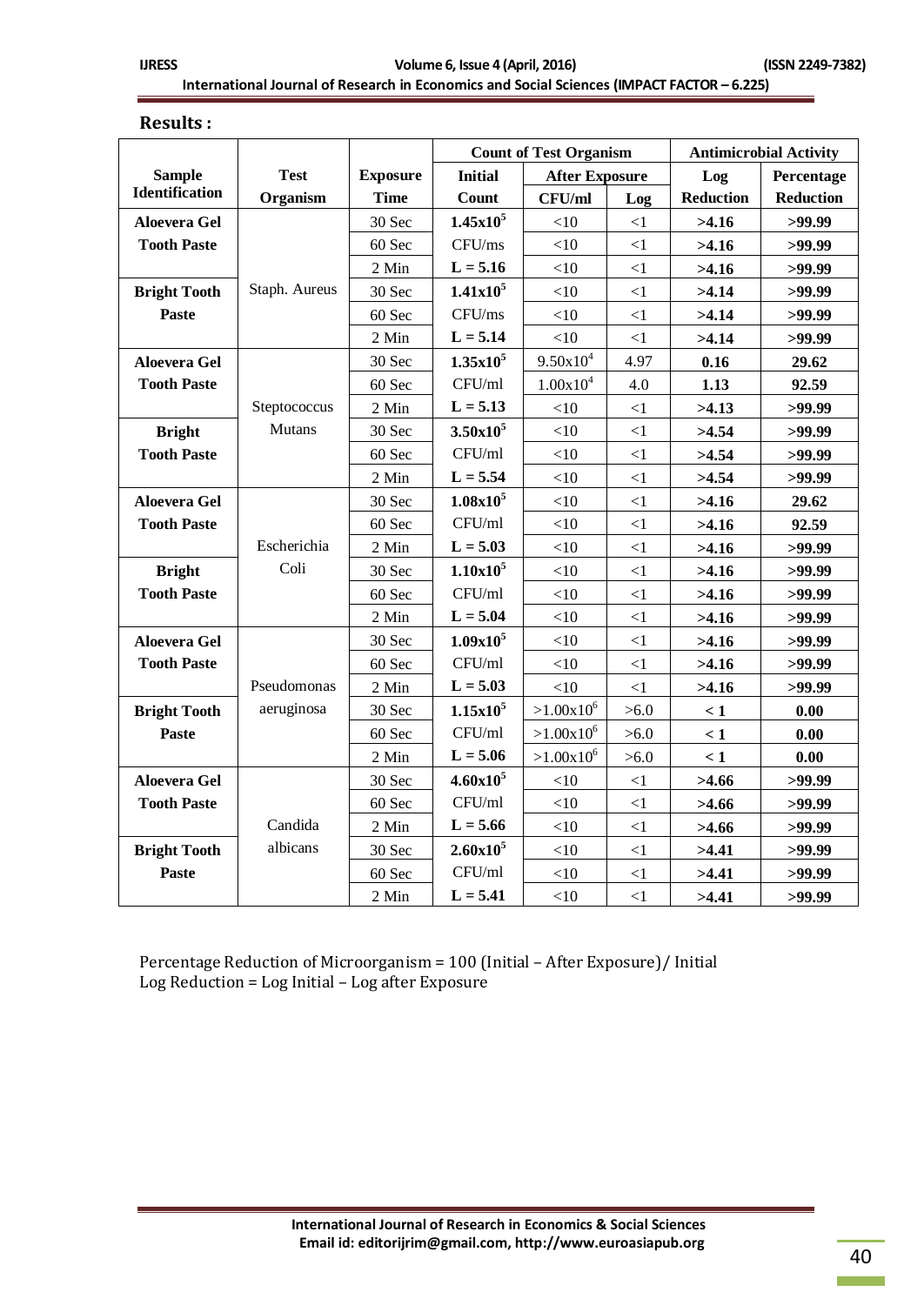



and\_right\_2\_mi



Candida\_Aloe\_2\_mins Candida\_Bright\_L\_control and\_right\_2\_min



S\_mutans\_Aloe\_L\_control\_ S\_mutans\_Bright\_L\_control\_ and\_right 2\_min

# **Conclusion :**

Test Product named as Alovera Tooth Gel has shown >99.99% reduction of test bacteria viz Staphyllacoccus aureus, Streptococcus mutans, Escherichia coli, Pseudomonas aeruginosa and Candida albicans in 30 sec, 60 cec and 2 minutes, Bright Tooth Paste has shown >99.99% reduction of test bacteria viz Staphylococcus aureus, Streptococcus mutans, Escherichia coli in 30 sec, 60 sec and 2 minutes, and Bright Tooth Paste has shown no reduction of Pseudomonas aeruginosa in 30 sec, 60 sec and 2 minutes when analysed as per ASTM E 2315 – 03 (Re. 2008) Method.

# **REFRENCES**

- **1)** *Hitavada* : 21st July -2009; pg. no. 2.
- **2)** C.P. Khare, Encyclopedia of Indian Medicinal Plants; pg. no. 43-45.
- **3)** *Dr. C.K. Kokate, A.P. Purohit, S.B. Gokhale; Pharmacognosy, 35<sup>th</sup> edition, pg. no.* 181-1856.
- **4)** *Trease & Evans; Pharmacognosy;* 15th edition; pg no. 211, 240-242.
- **5) S.S. Handa and V.K. Kapoor;** Text book of Pharmacognosy; 1<sup>st</sup> edition; pg no. 46-50.
- **6)** *Shah & Qadry ; Pharmacognosy;* 12th edition; pg no: 239-242.
- **7)** *A.N. Kalia;* Text book of Industrial Pharmacognosy; 1st edition; pg no. 67-69, 241- 243.
- **8)** *Phytopharma;* Volume-6, no. -6 , June 2005 pg no. 3-22.
- **9)** *E.Edwin Jarad;* Text book of pharmacognosy & phytochemistry; 1st edition; pg. no. 335-339.
- **10)** *Tyler, Brady & Robberss;* Pharmacognosy; 8<sup>th</sup> edition; pg no. 60-63.
- **11)** *Vinod D. Rangari;* Pharmacognosy and Phytochemistry, 1st edition; pg. no. 264-271.
- **12)** *T.E. Wallis;* Text book of pharmacognosy 5th edition; pg no. 449-457.
- **13)** *Indian Herbal Pharmacopoeia;* Revised New edition-2002; pg no. 49-56.